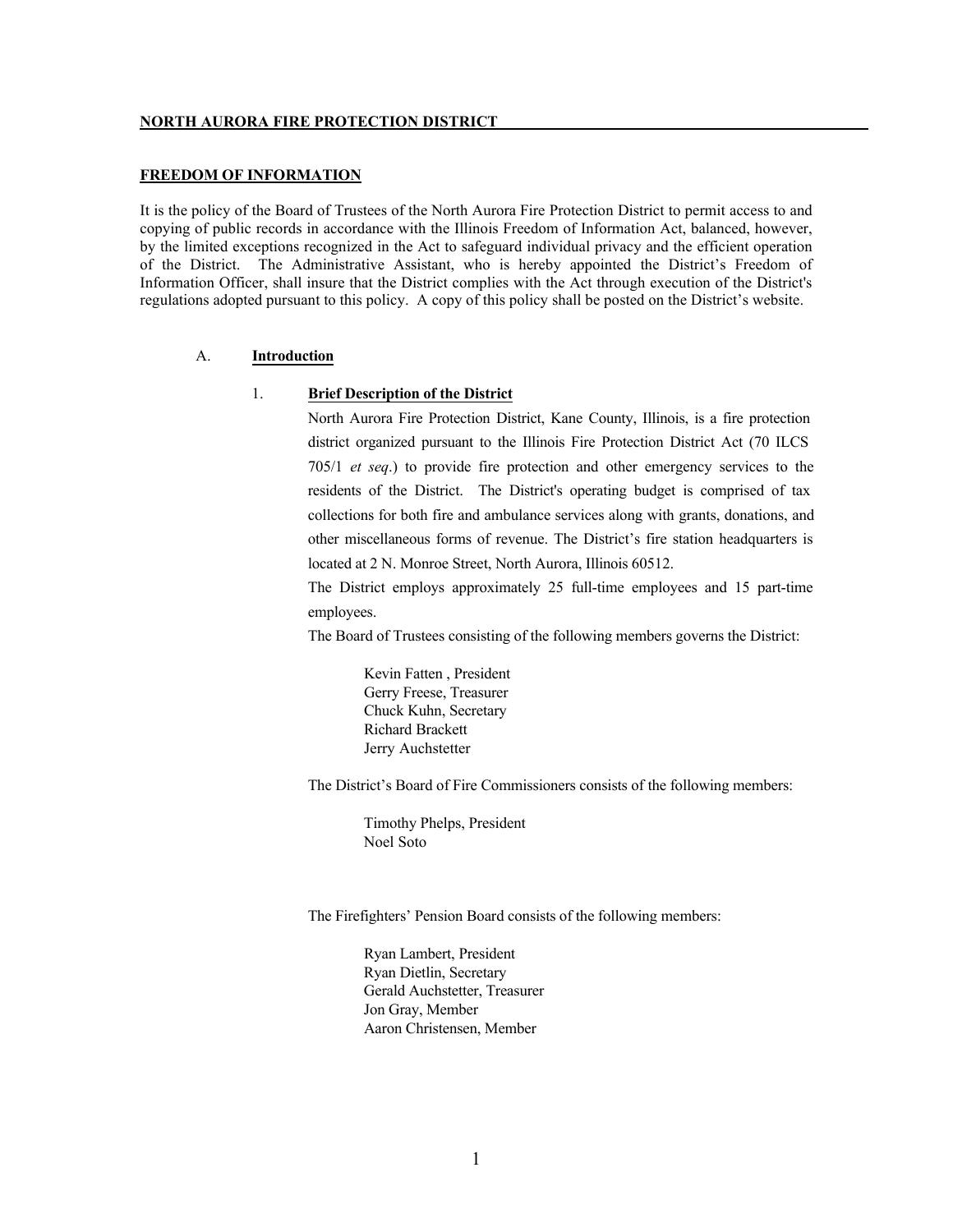## 2. **Brief Description of the Method to Request Information**

All public requests for information and/or records will be processed through the administrative offices of the District, located at 2 N. Monroe Street, North Aurora, Illinois 60512. The FOIA Officer serves as the Freedom of Information Officer for the District. Requests shall be directed to the FOIA Officer of the District (or designee) pursuant to the District's administrative regulations at the address noted above. The current Fire Chief is Mike Klemencic and the current Administrative Assistant is Crystal Pennington. The first 50 black and white copies are free. Thereafter, each page will be charged \$ .15 per page. Electronic, color or oversized copies will be charged at the actual cost to the District of reproduction. Fire and ambulance report requests are assessed a flat fee of \$5.00 per document.

For any additional information, the administrative office is open Monday through Friday, 8:00 a.m. to 4:00 p.m. The telephone number is (630) 897-9698.

# **B. Public Access to Records**

# **1. Generally**

The District shall make available its public records to any person requesting access pursuant to the provisions of the Illinois Freedom of Information Act (5 ILCS 140/1 *et seq*.) (the "Act"), as well as other applicable law. The District shall not provide access to public records or portions thereof that are exempt from disclosure under the Act or as provided by other applicable law. Denials of requests for records will contain a detailed factual basis for the denial.

## **2. Nonexempt Materials Contained in Exempt Records**

The District shall delete any information which is exempt from disclosure under the Act from a public document which contains nonexempt material, and make the remaining information available for inspection and copying.

# **3. Denial of Request for Public Records; Appeal**

Any person denied access to inspect or copy any public record may appeal the denial to the Office of the Public Access Counselor at Illinois Attorney General, 100 West Randolph Street, Chicago, Illinois; telephone (312) 814-3000.

## **C. General Materials Available**

The following information will be made available to the public:

## **1. List of all Types or Categories of Records Under the District's Control**

## **a. Financial records**

- . Budget
	- . Levy ordinance and certificate of tax levy
	- . Audit
	- . Bills
	- . Receipts for revenue
	- . Bills payable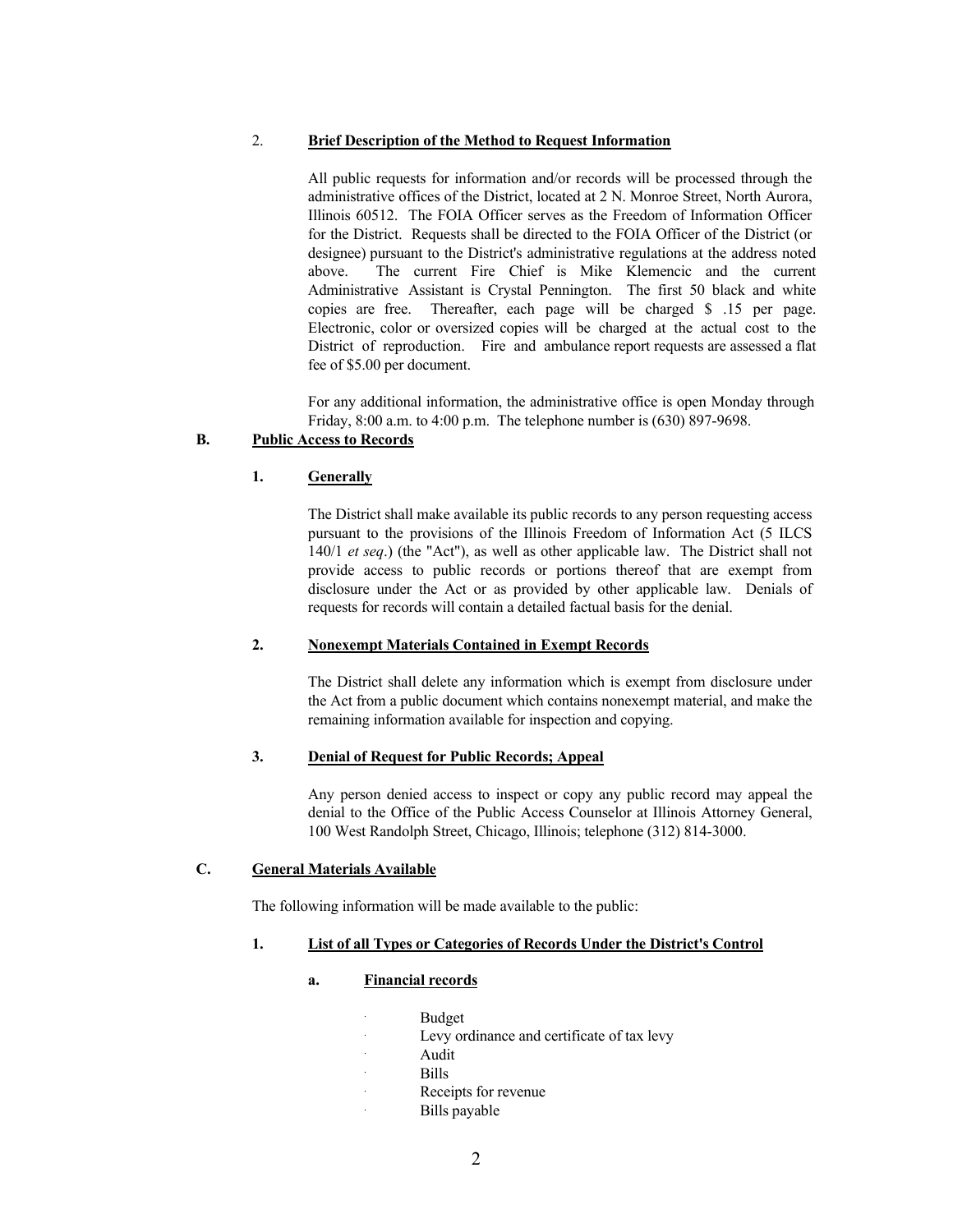- Revenue and Expense Reports
- . Cancelled checks
- . Labor agreements

## **b. General Records**

- . Board minutes
- . Board resolutions and ordinances
- . Bidding specifications
- . Board policies and administrative procedures
- . Administrative instructions to staff
- . Personnel names, salaries, titles and dates of employment
- . Office equipment
- . Insurance
- . Capital equipment
- Real estate
- . Legal notices
	- . Application for contracts, permits, grants or agreements . Consulting contracts
- 
- . Contracts for capital equipment
- . Contracts for office supplies
- . Contracts for maintenance and repair
	- . Number of employees

### **D. Request Procedures**

### **1. Initiation of Request**

Any person wishing to inspect or copy a District's public record shall submit a written request to the FOIA Officer. While the use of a specific form is not required, the District will provide a form upon request. (see **Form 1**). Requests are accepted via personal delivery, mail, facsimile or email if directed to mklemencic@nafd.org. Requests must specify District records with reasonable particularity to avoid inefficient use of staff time in retrieving and preparing records for inspection.

#### **2. Response to Request**

- a. Upon receipt, the FOIA Officer shall mark the date received upon the request, along with the date a response is due.
- b. The District shall either comply with or deny the written request for public records within five (5) working days after its receipt. (see **Forms 2, 3 and 4**.) Denial shall be by letter as provided below and contain a detailed factual basis for the denial. Failure to respond to a written request within five (5) working days after its receipt shall be considered a denial of the request.
- c. The District's time for response may be extended for not more than five (5) additional working days for any of the following reasons (see **Form 5**):
	- i) The requested records are stored in whole or in part at other locations than the office having charge of the requested records;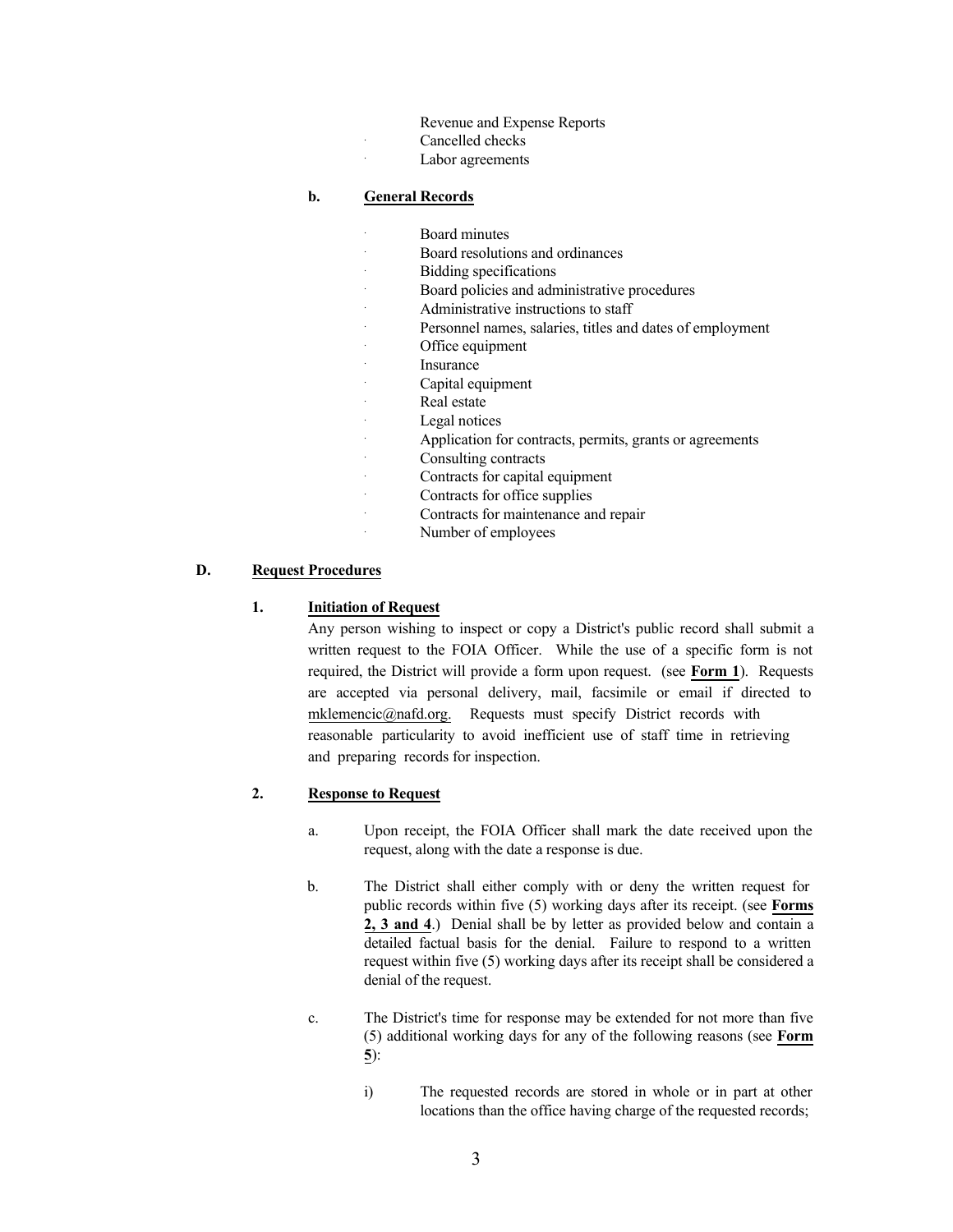- ii) The request requires the collection of a substantial number of specified records;
- iii) The request is couched in categorical terms and requires an extensive search for the records responsive to it;
- iv) The requested records have not been located in the course of routine search and additional efforts are being made to locate them;
- v) The requested records require examination and evaluation by personnel having the necessary competence and discretion to determine if they are exempt from disclosure under the Act or should be revealed only with appropriate deletions;
- vi) The request for records cannot be complied with by the District within five (5) working days without unduly burdening or interfering with the operations of the public body;
- vii) There is a need for consultation, which shall be conducted with all practicable speed, with another public body or among two or more components of the District having a substantial interest in the determination or in the subject matter of the request.
- d. When additional time is required for any of the reasons listed, the District shall notify by letter the person making the written request within five (5) working days of receipt of request (see **Form 5**).
- e. The response times contained in this Section may be extended with the written agreement of the requestor; and
- f. The FOIA Officer shall maintain a copy of each request, response and written communications with the requestor and all documents submitted.

### **3. Procedure for Inspection or Copying**

- a. Inspection of District public records not excluded from inspection under the Act shall be permitted between the hours of 9:00 a.m. and 4:00 p.m., Monday through Friday, on days the District office is open for business.
- b. Inspection must be made at the District office, and records are not to be removed from the District office.
- c. The FOIA Officer or his designee shall be present during inspection of District records.
- d. Inspection will not be allowed when records are in immediate use by persons exercising official duties which require use of the records.
- e. Copies of requested records will be provided by District employees within the limitations of District copying equipment.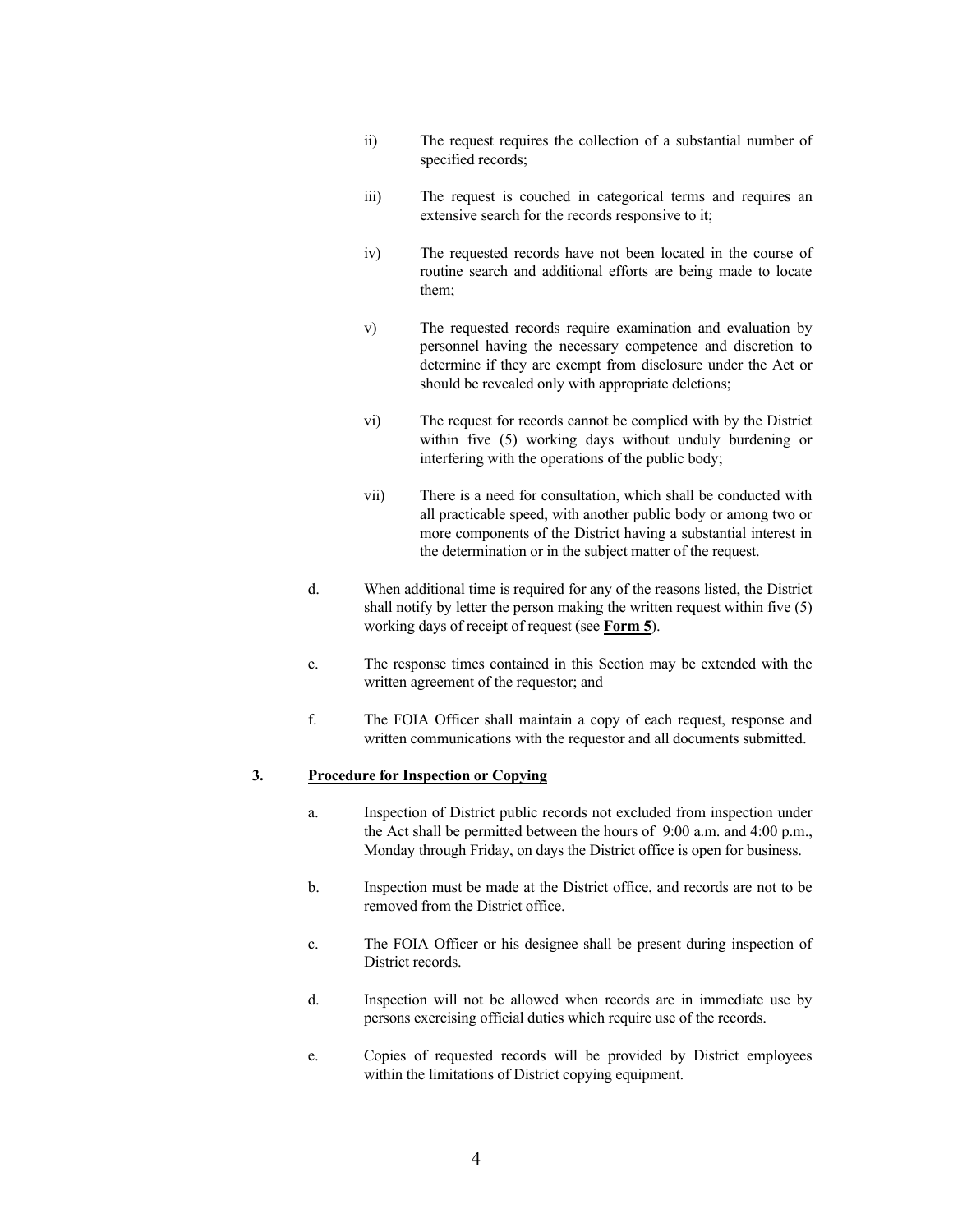- **4. Fees**
	- a. Letter-sized, black and white copies are charged at \$ .15 per page after the first 50 copies. Each color copy will be charged at \$ .25 per page. Persons requesting electronic or oversized copies of District public records shall reimburse the District for its actual cost for reproducing public records, as determined by the FOIA Officer or his designee. Each record certified shall cost \$1.00.
	- b. Documents shall be furnished without charge or at a reduced charge, as determined by the Board of Trustees, if the person requesting the documents states the specific purpose for the request and indicates that a "waiver or reduction of the fee is in the public interest" pursuant to Section 6(b) of the Act (5 ILCS 140/6(b)). In setting the amount of the waiver or reduction, the District shall take into consideration the amount of materials requested and the cost of copying them.
	- c. Records may be produced electronically, if requested. The District will email records where practicable. When requests are unable to be sent via email or the requestor does not desire emailed copies, the District shall purchase appropriate electronic media and copy the documents to the electronic media. The requestor will pay the actual cost of the media. In no event may the District accept electronic media from a requestor.

### **5. Unduly Burdensome Request Exemption**

- a. Requests calling for all records falling within a category shall be complied with unless compliance with the request would be unduly burdensome for the District and there is no way to narrow the request, and the burden on the District outweighs the public interest in the information.
- b. Before invoking this exemption, the District shall extend to the person making the request an opportunity to confer with it in an attempt to reduce the request to manageable proportions.
- c. The District shall invoke this exemption in writing to the person making the request specifying the reasons why it would unduly burden the District and the extent to which compliance would so burden the operations of the District.
- d. Repeated requests for the same public records by the same person shall be deemed unduly burdensome under this provision.

### **6. Documents Containing Personal Information**

a. When a requested document contains information of a highly personal nature or whose release would be objectionable to a reasonable person, the FOIA Officer must determine if the subject's right to privacy outweighs and legitimate public interest. If the FOIA Officer determines the legitimate public interests outweigh privacy interests, the FOIA Officer shall release the documents.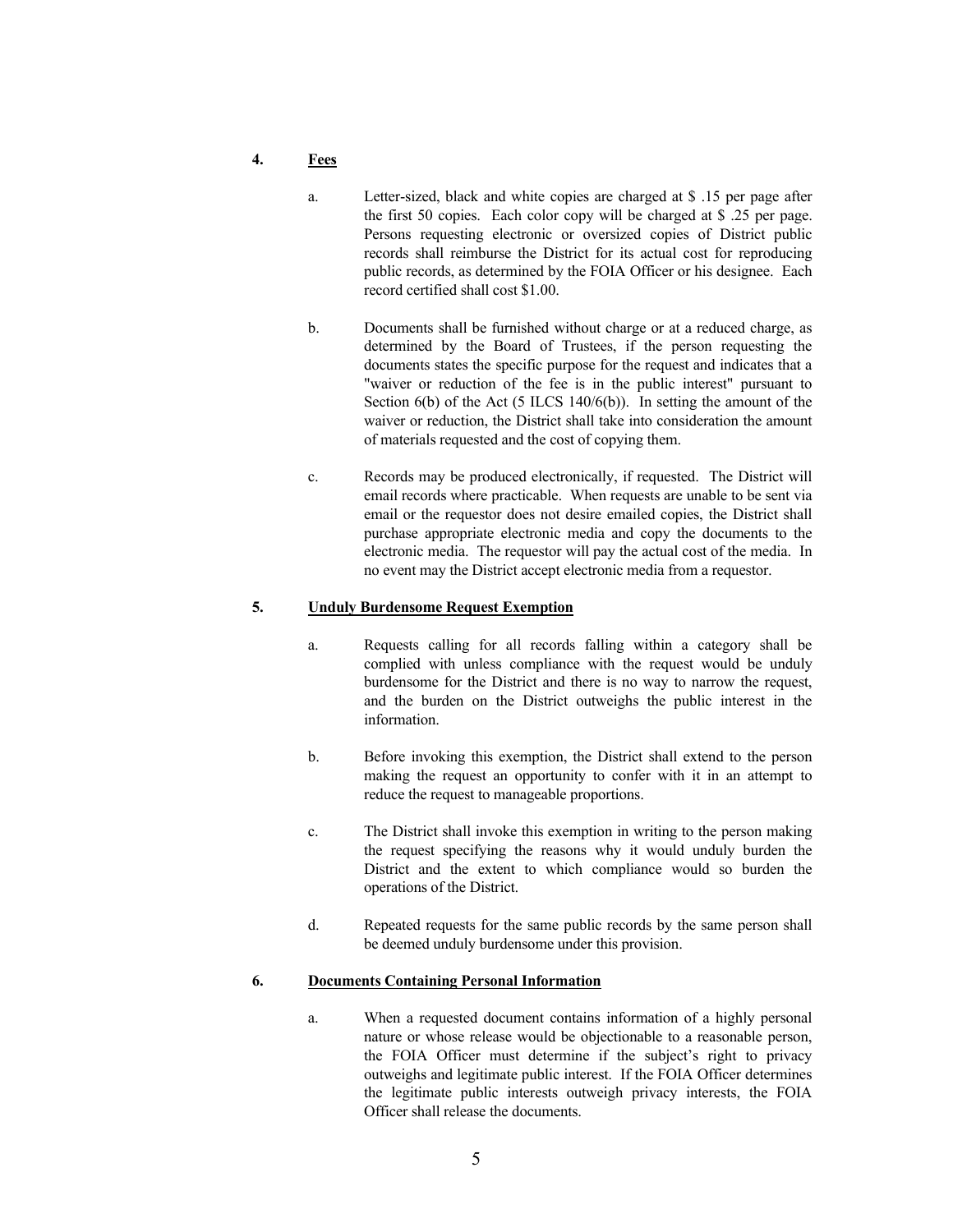- b. If the FOIA Officer determines the right to privacy outweighs any legitimate public interest, the FOIA Officer shall seek an advisory opinion from the Public Access Counselor pursuant to the procedures adopted by that body.
- c. If the FOIA Officer believes the advisory opinion is in error, with the consent of the Board of Trustees, the FOIA Officer may seek judicial review of the decision.

## **7. Preliminary Drafts and Similar Documents**

- a. When the FOIA Officer determines that a requested document is exempt under Section 7(1)(f) as a preliminary draft or other document exempted under this section, he shall initiate the advisory opinion procedures of the Public Access Counselor.
- b. If the FOIA Officer believes the advisory opinion is in error, the consent of the Board of Trustees, the FOIA Officer may seek judicial review of the decision.

# **8. Commercial Requests**

- a. Prior to responding to a request for records, the FOIA Officer shall determine whether the requested records will be used in any sale, resale, solicitation or advertisements for sales or services. If the FOIA Officer determines that the request is for one of these purposes, it shall be deemed a commercial request and response shall be governed by this section. Requests received from news media, non-profit, scientific or academic organizations shall not be considered commercial requests.
- b. When a request is for a commercial purpose, the FOIA Officer shall respond to the requestor within five (5) business days, informing the requestor that the request is considered commercial.
- c. Within twenty-one (21) business days after the receipt of the commercial purpose request, the FOIA Officer shall respond to the requestor. Such response shall either: 1) provide an estimate of the time required to provide the records, including a requirement that the requestor pay for the copies; 2) deny the request pursuant to one or more exemptions found in the Freedom of Information Act; 3) notify the requestor that the request is unduly burdensome and extend an opportunity to the requestor to reduce the request to manageable proportions, or 4) provide the requested records.
- d. When estimating the time required for responding to a commercial records request, the FOIA Officer should consider the size and complexity of the request. Priority shall be given to non-commercial requests.

### **9. Emergency Medical Service Records**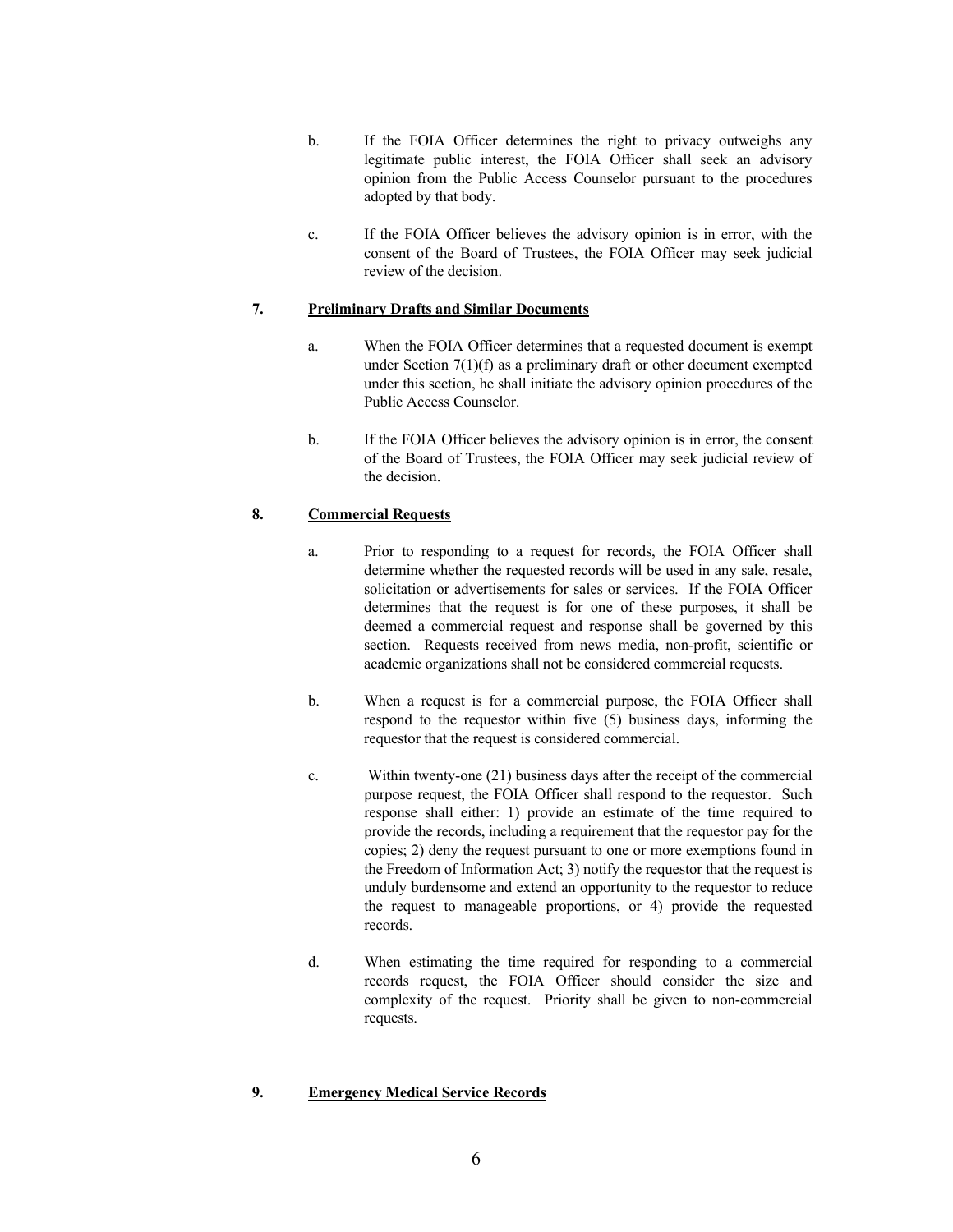Records regarding performance of emergency medical services, are not subject to disclosure under the Freedom of Information Act. Disclosure of such records is governed by the disclosure procedures found in 735 ILCS 5/8-802.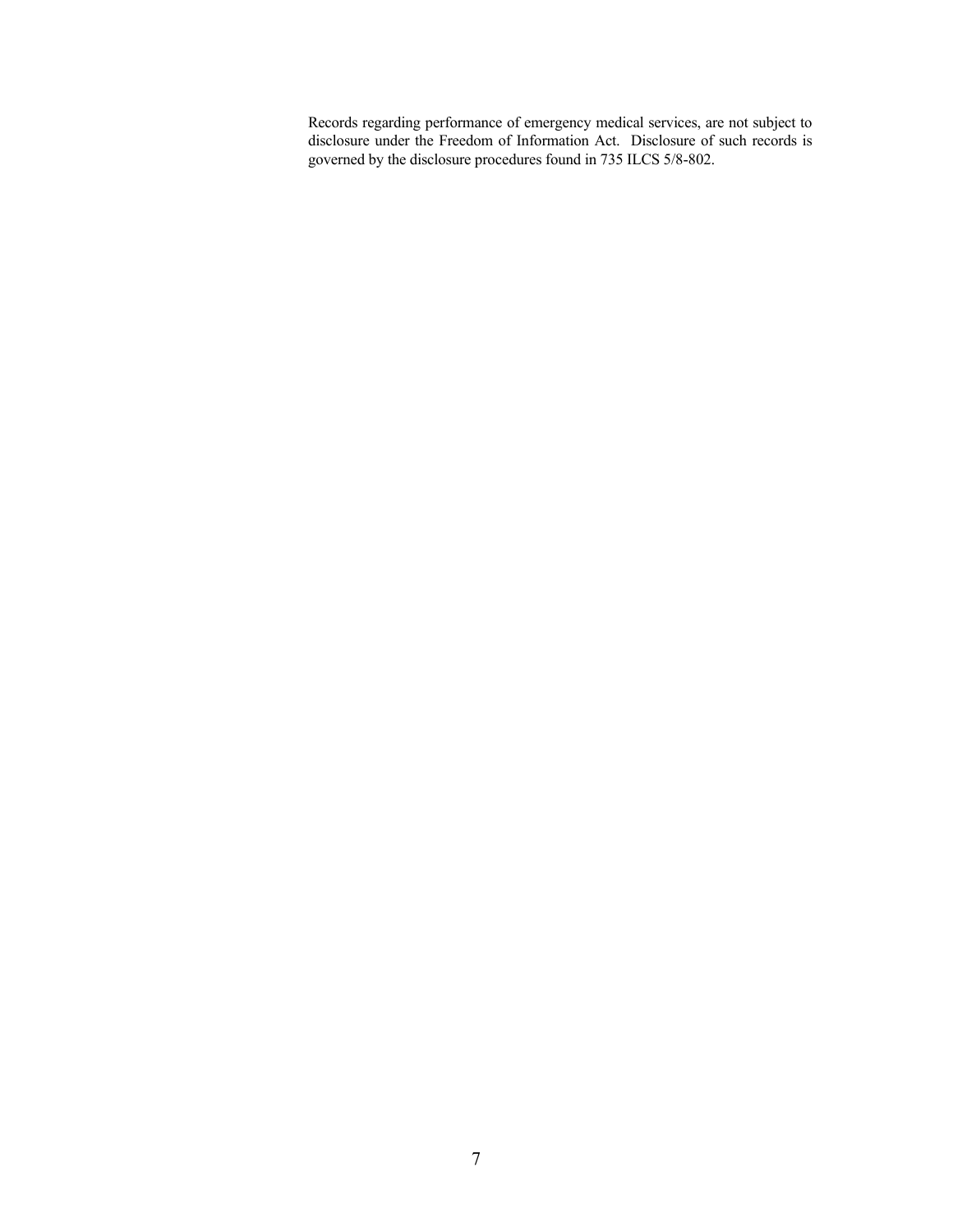### **FORM 1**

## **NORTH AURORA FIRE PROTECTION DISTRICT FREEDOM OF INFORMATION ACT WRITTEN REQUEST FOR RECORDS**

**\_\_\_\_\_\_\_\_\_\_\_\_\_\_\_\_\_\_\_\_\_\_\_\_\_\_\_\_\_\_\_\_\_\_\_\_\_\_\_\_\_\_\_\_\_\_\_\_\_\_\_\_\_\_\_\_\_\_\_\_\_\_\_\_\_\_\_\_\_\_\_\_\_\_\_\_\_\_\_\_\_\_\_\_\_\_\_\_\_\_\_\_\_\_\_**

Dear FOIA Officer (or designee):

(I), (We), are hereby requesting that (I) (We)

inspect the following records at the North Aurora Fire Protection District's Administrative Office.

receive copies of the following records from the North Aurora Fire Protection District.

(Please be specific in listing records.)

| Will the records received or requested or the information derived thereof be used    |
|--------------------------------------------------------------------------------------|
| in any form of sale, resale, or solicitation or advertisement for sales or services? |

Yes No

I understand that if I request that the records be copied, I may be charged a fee due in full before the copies are made.

Signature(s) of Requester(s)

Date of Request

**(For office use only)** Date Request Received: Signature:

Date Response Due: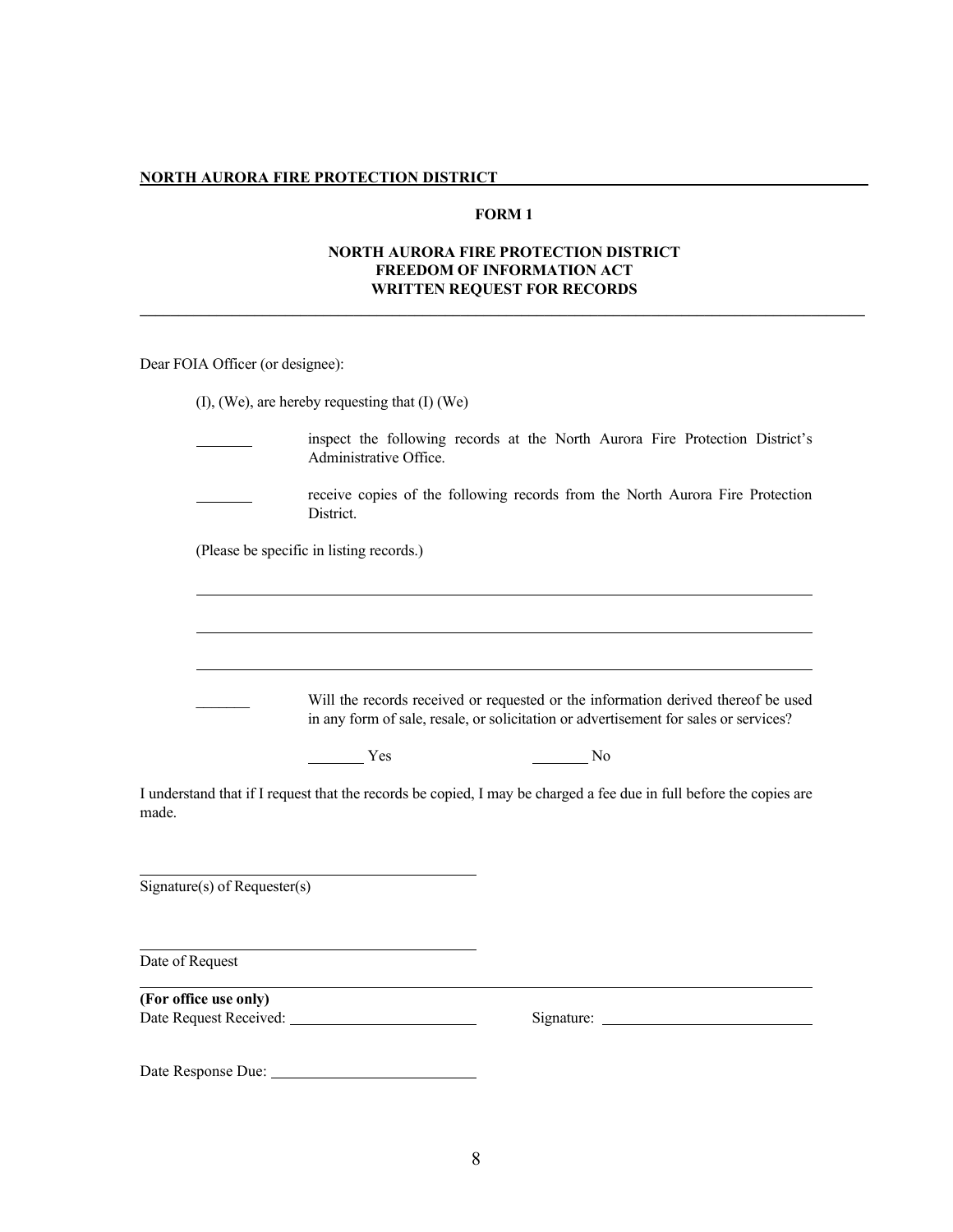## **FORM 2**

# **NORTH AURORA FIRE PROTECTION DISTRICT FREEDOM OF INFORMATION ACT APPROVAL FOR REQUEST FOR PUBLIC RECORDS**

**\_\_\_\_\_\_\_\_\_\_\_\_\_\_\_\_\_\_\_\_\_\_\_\_\_\_\_\_\_\_\_\_\_\_\_\_\_\_\_\_\_\_\_\_\_\_\_\_\_\_\_\_\_\_\_\_\_\_\_\_\_\_\_\_\_\_\_\_\_\_\_\_\_\_\_\_\_\_\_\_\_\_\_\_\_\_\_\_\_\_\_\_\_\_\_**

| TO:                                                                                                                                                                                                                                                                                                                                                                                                  | FROM:<br>North Aurora Fire Protection District<br>2 N. Monroe Street                                                                                              |
|------------------------------------------------------------------------------------------------------------------------------------------------------------------------------------------------------------------------------------------------------------------------------------------------------------------------------------------------------------------------------------------------------|-------------------------------------------------------------------------------------------------------------------------------------------------------------------|
| <b>NAME</b>                                                                                                                                                                                                                                                                                                                                                                                          | North Aurora, Illinois 60542                                                                                                                                      |
| <b>ADDRESS</b>                                                                                                                                                                                                                                                                                                                                                                                       |                                                                                                                                                                   |
| <b>CITY</b><br><b>STATE</b><br>ZIP                                                                                                                                                                                                                                                                                                                                                                   |                                                                                                                                                                   |
| $\overline{a}$ $\overline{a}$ $\overline{a}$ $\overline{a}$ $\overline{a}$ $\overline{a}$ $\overline{a}$ $\overline{a}$ $\overline{a}$ $\overline{a}$ $\overline{a}$ $\overline{a}$ $\overline{a}$ $\overline{a}$ $\overline{a}$ $\overline{a}$ $\overline{a}$ $\overline{a}$ $\overline{a}$ $\overline{a}$ $\overline{a}$ $\overline{a}$ $\overline{a}$ $\overline{a}$ $\overline{$<br>PHONE NUMBER |                                                                                                                                                                   |
| DESCRIPTION OF REQUESTED RECORDS:                                                                                                                                                                                                                                                                                                                                                                    |                                                                                                                                                                   |
|                                                                                                                                                                                                                                                                                                                                                                                                      |                                                                                                                                                                   |
|                                                                                                                                                                                                                                                                                                                                                                                                      |                                                                                                                                                                   |
|                                                                                                                                                                                                                                                                                                                                                                                                      |                                                                                                                                                                   |
| <b>Contract Contract Contract Contract</b>                                                                                                                                                                                                                                                                                                                                                           | The documents will be made available at the District Administrative Office on<br>(Date) ____________________ upon payment of copying costs in the amount of _____ |
|                                                                                                                                                                                                                                                                                                                                                                                                      |                                                                                                                                                                   |
|                                                                                                                                                                                                                                                                                                                                                                                                      |                                                                                                                                                                   |
|                                                                                                                                                                                                                                                                                                                                                                                                      |                                                                                                                                                                   |
|                                                                                                                                                                                                                                                                                                                                                                                                      |                                                                                                                                                                   |
|                                                                                                                                                                                                                                                                                                                                                                                                      |                                                                                                                                                                   |
|                                                                                                                                                                                                                                                                                                                                                                                                      | <b>DATE</b>                                                                                                                                                       |
|                                                                                                                                                                                                                                                                                                                                                                                                      |                                                                                                                                                                   |
| FOIA Officer or Designee                                                                                                                                                                                                                                                                                                                                                                             | Date                                                                                                                                                              |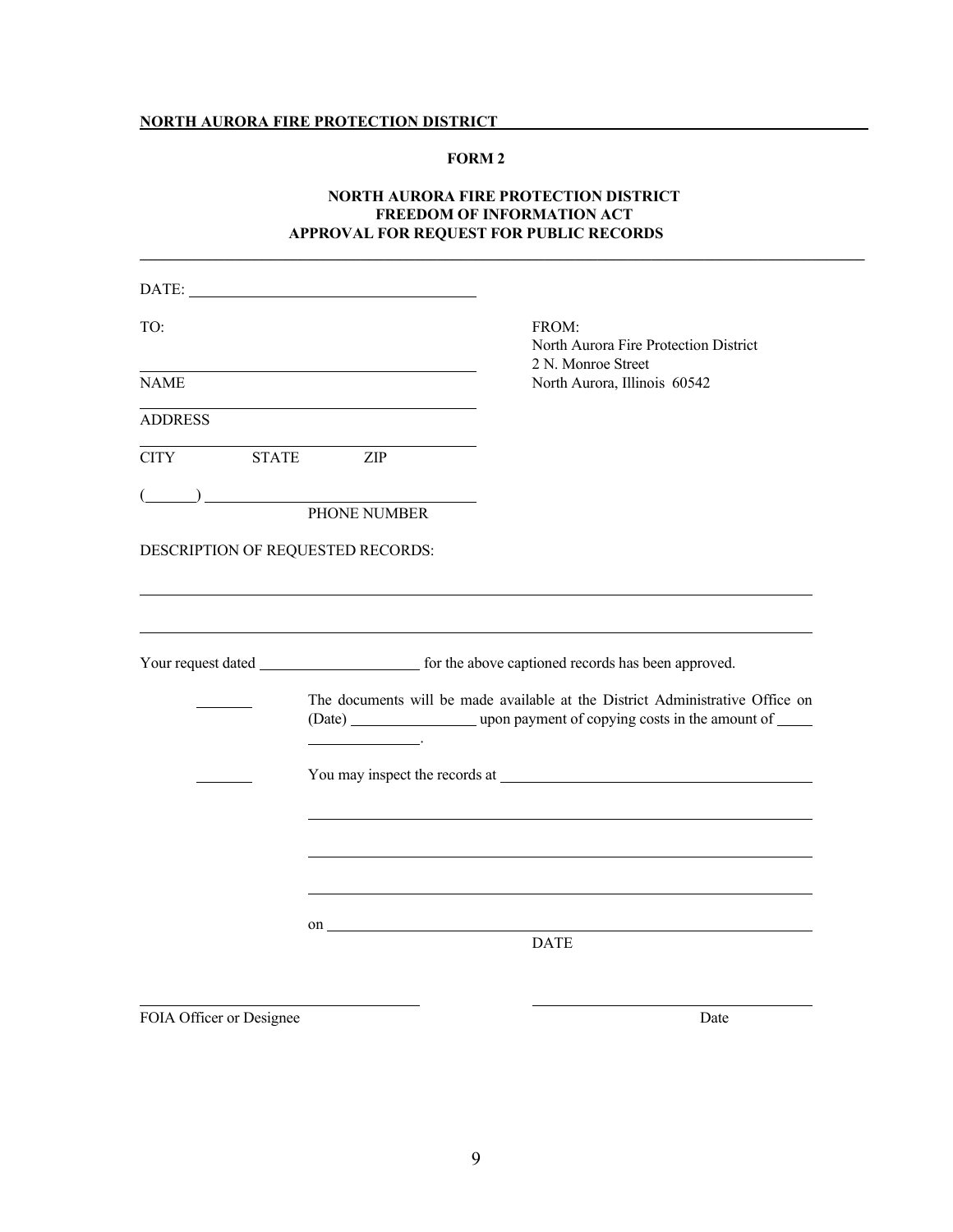### **FORM 3**

# **NORTH AURORA FIRE PROTECTION DISTRICT FREEDOM OF INFORMATION ACT DENIAL OF REQUEST FOR PUBLIC RECORDS**

\_\_\_\_\_\_\_\_\_\_\_\_\_\_\_\_\_\_\_\_\_\_\_\_\_\_\_\_\_\_\_\_\_\_\_\_\_\_\_\_\_\_\_\_\_\_\_\_\_\_\_\_\_\_\_\_\_\_\_\_\_\_\_\_\_\_\_\_\_\_\_\_\_\_\_\_\_\_\_\_\_\_\_\_\_\_\_\_\_\_\_\_\_\_\_

|                    | DATE:                                                      |                                                                                                                                                                                                                                        |
|--------------------|------------------------------------------------------------|----------------------------------------------------------------------------------------------------------------------------------------------------------------------------------------------------------------------------------------|
| TO:<br><b>NAME</b> |                                                            | FROM:<br>North Aurora Fire Protection District<br>2 N. Monroe Street<br>North Aurora, Illinois 60542                                                                                                                                   |
|                    |                                                            |                                                                                                                                                                                                                                        |
| <b>CITY</b>        | <b>STATE</b><br>ZIP                                        |                                                                                                                                                                                                                                        |
|                    |                                                            |                                                                                                                                                                                                                                        |
|                    | PHONE NUMBER                                               |                                                                                                                                                                                                                                        |
|                    | DESCRIPTION OF REQUESTED RECORDS:                          |                                                                                                                                                                                                                                        |
|                    | more reasonable request.                                   | The request creates an undue burden on the public body in accordance with<br>Section 3(f) of the Freedom of Information Act, and we were unable to negotiate a<br>The materials requested are exempt under Section 7 of the Freedom of |
|                    | The individual(s) who were responsible for the denial are: |                                                                                                                                                                                                                                        |

You have the right to appeal the denial of the records you have requested to the Public Access Counselor at Illinois Attorney General, 100 West Randolph Street, Chicago, Illinois,, and by placing the words "Freedom of Information Act Appeal" on the face of the envelope, if sent by mail. In submitting your notice of appeal, you must include a copy of your original request and this denial, and state the reasons why you feel your appeal should be granted.

FOIA Officer or Designee Date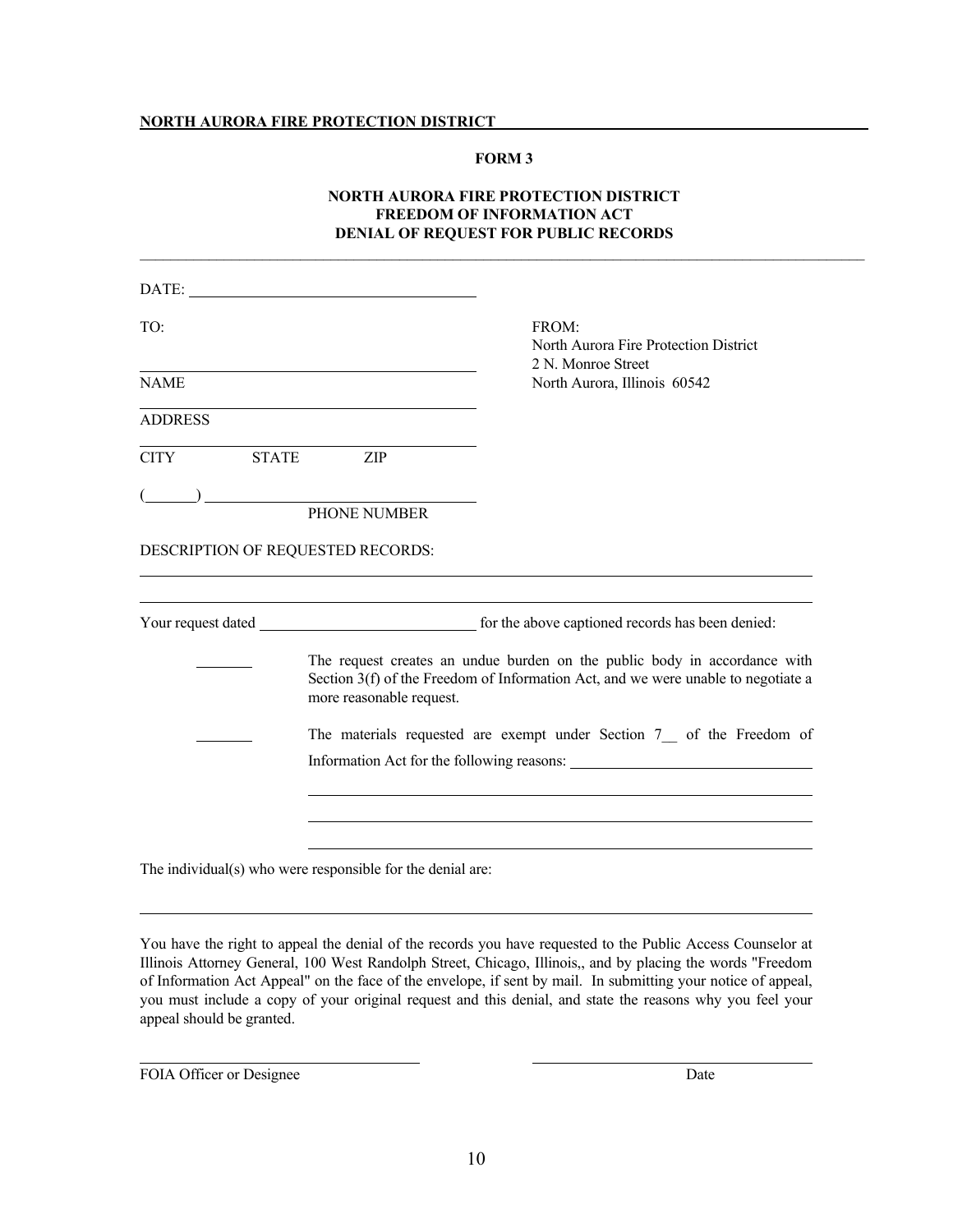## **FORM 4**

# **NORTH AURORA FIRE PROTECTION DISTRICT FREEDOM OF INFORMATION ACT PARTIAL APPROVAL OF REQUEST FOR PUBLIC RECORDS**

\_\_\_\_\_\_\_\_\_\_\_\_\_\_\_\_\_\_\_\_\_\_\_\_\_\_\_\_\_\_\_\_\_\_\_\_\_\_\_\_\_\_\_\_\_\_\_\_\_\_\_\_\_\_\_\_\_\_\_\_\_\_\_\_\_\_\_\_\_\_\_\_\_\_\_\_\_\_\_\_\_\_\_\_\_\_\_\_

| DATE:                                                                          |                                                                                                                                   |
|--------------------------------------------------------------------------------|-----------------------------------------------------------------------------------------------------------------------------------|
| TO:                                                                            | FROM:<br>North Aurora Fire Protection District<br>2 N. Monroe Street                                                              |
| <b>NAME</b>                                                                    | North Aurora, Illinois 60542                                                                                                      |
| <b>ADDRESS</b>                                                                 |                                                                                                                                   |
| CITY STATE ZIP                                                                 |                                                                                                                                   |
| PHONE NUMBER                                                                   |                                                                                                                                   |
| DESCRIPTION OF REQUESTED RECORDS:                                              |                                                                                                                                   |
| Those parts of your request that have been approved:                           |                                                                                                                                   |
| the contract of the contract of the                                            | will be made available at District Administrative Offices on (Date) ___________<br>upon payment of copying costs in the amount of |
|                                                                                | on DATE                                                                                                                           |
| The following portions of your request have been denied for the reasons cited: |                                                                                                                                   |
|                                                                                |                                                                                                                                   |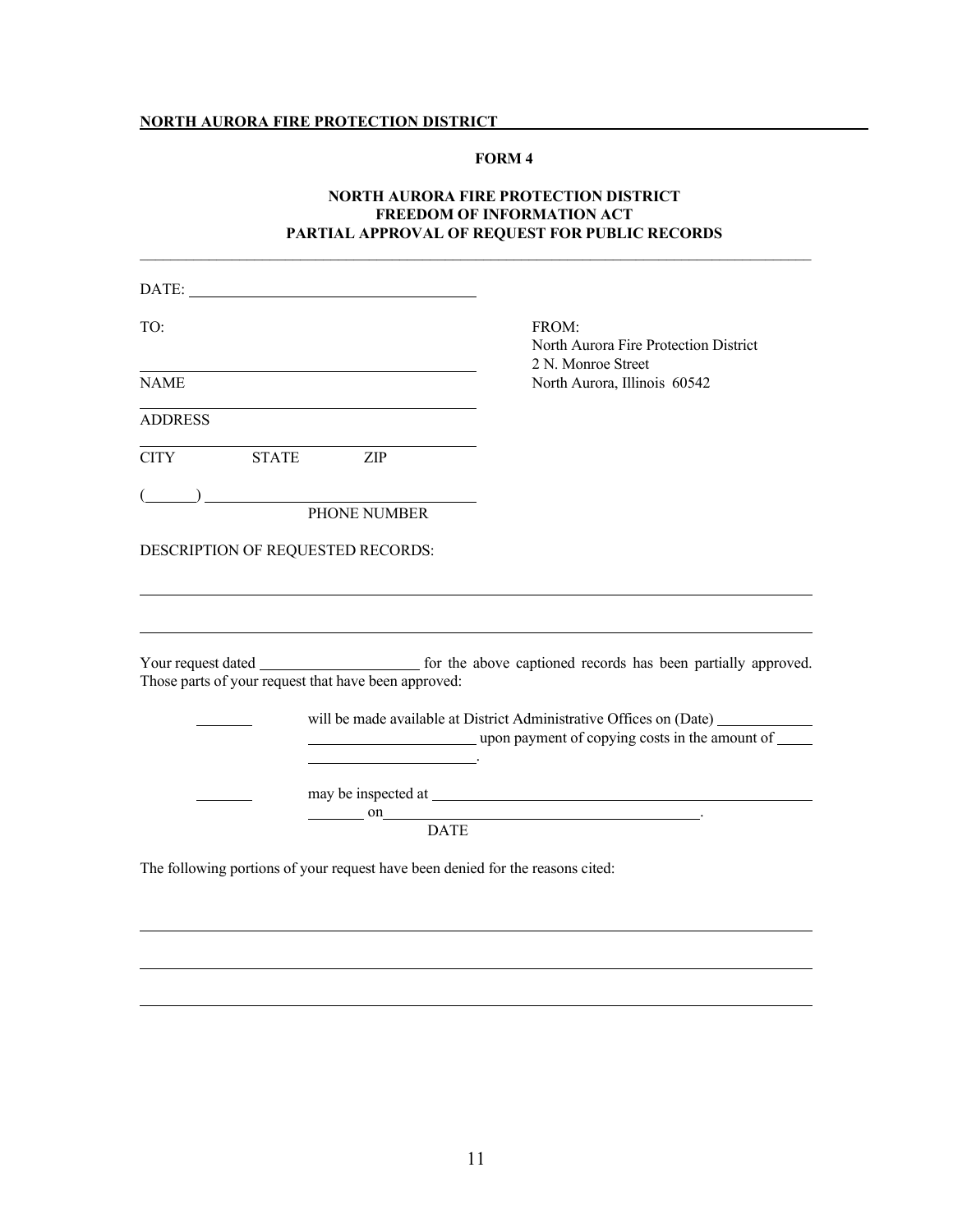The individual(s) who were responsible for the denial are:

You have the right to appeal the denial of that portion of the records you have requested to the Public Access Counselor at Illinois Attorney General, 100 West Randolph Street, Chicago, Illinois. In submitting your notice of appeal, you must include a copy of your original request and this partial denial, and state the reasons why you feel this appeal should be granted.

FOIA Officer or Designee Date